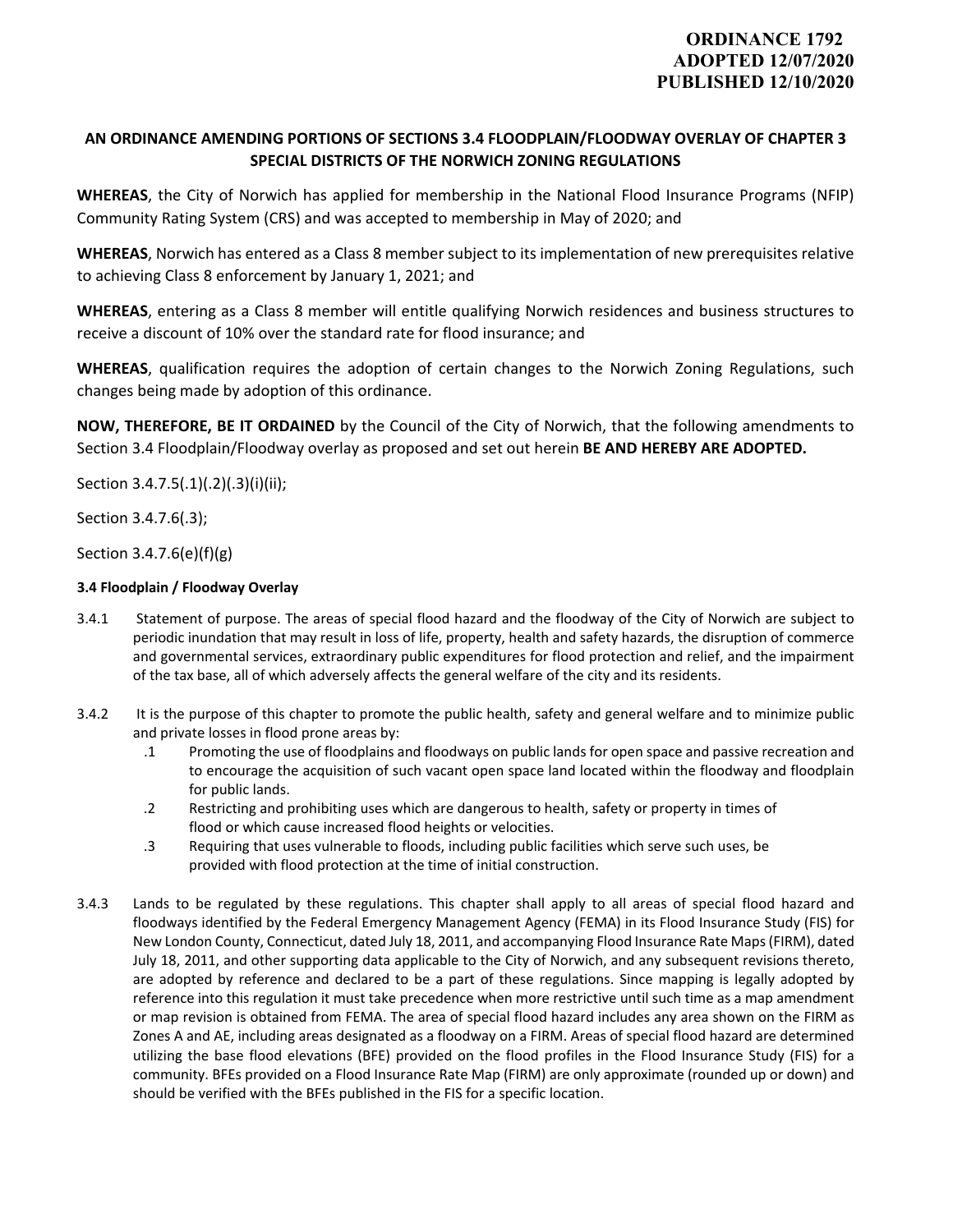- .1 The requirements of these regulations shall be supplementary to the basic requirements of various zoning districts within Norwich in which a parcel or lot may lie and section 8.8.6 of these regulations.
- .2 Floodway violation. A structure or other development without required permits, lowest floor elevation documentation, flood‐proofing certificates or required floodway encroachment calculations is presumed to be in violation of this chapter until such time as all required documentation is provided to the zoning enforcement officer.
- .3 If any portion of a structure lies within the Special Flood Hazard Area (SFHA), the entire structure is considered to be in the SFHA. The entire structure must meet the construction requirements of the flood zone. The structure includes any attached additions, garages, decks, sunrooms, or any other structure attached to the main structure. Decks or porches that extend into a more restrictive flood zone will require the entire structure to meet the standards of the more restrictive zone.
	- .1 If a structure lies within two or more flood zones, the construction standards of the most restrictive zone apply to the entire structure (i.e., V zone is more restrictive than A zone; structure must be built to the highest BFE). The structure includes any attached additions, garages, decks, sunrooms, or any other structure attached to the main structure. (Decks or porches that extend into a more restrictive zone will require the entire structure to meet the requirements of the more restrictive zone.)
- 3.4.4 Interpretation of boundaries within the floodplain and floodway.
	- .1 The zoning enforcement officer shall determine initially upon request whether a lot or parcel of

land lies wholly or partially within the floodplain and / or floodway as shown on the "flood insurance rate map" or the "flood boundary or floodway map" and any amendments thereto. The zoning enforcement officer may require that verification of elevations be provided by the applicant and / or owner of the property. Such verification shall be determined by a land surveyor licensed in the State of Connecticut and shall be based on the North American Vertical Datum (NAVD) of 1988.

- .2 In floodplain and floodway areas, where there is no base flood elevation provided, the zoning enforcement officer shall obtain, review and reasonably utilize any base flood elevation and floodway data available from a federal, state or other sources, including data developed for applications submitted in accordance with section 3.4.6 and section 3.4.7 of these regulations.
	- .1 In A zones where base flood elevations have been determined, but before a floodway is designated, the floodway location shall be determined by assuming that no new construction or substantial improvements or other development (including fill) will be permitted that will increase flood heights more than one foot at any point along the watercourse when all anticipated development is considered cumulatively (cumulative is the reasonable assumption that there will be total encroachment extending on both sides of the watercourse within the floodway fringe).
	- .2 The zoning enforcement officer may request floodway data of an applicant for watercourses without FEMA‐published floodways. When such data is provided by an applicant or whenever such data is available from any other source (whether in response to the zoning enforcement officer's request or not), the zoning enforcement officer shall propose the adoption a regulatory floodway overlay zone based on the principle that the floodway must be able to convey the waters of the base flood without increasing the water surface elevation more than 1.0 foot at any point within the community.

## 3.4.5 Floodways

Located within Special Flood Hazard Areas (SFHA) are areas designated as floodways on the community's Flood Insurance Rate Maps (FIRM). Since the floodway is an extremely hazardous area due to the velocity of flood waters which carry debris, potential projectiles and has erosion potential, no encroachments, including fill, new construction, substantial improvements, repairs to substantially damaged structures and other developments shall be permitted unless certification, with supporting technical data, by a registered professional engineer is provided demonstrating, through hydrologic and hydraulic analyses performed in accordance with standard engineering practice, that encroachments shall not result in any (o.oo feet) increase in flood levels during occurrence of base flood discharge. Fences in the floodway must be aligned with the flow and be of an open design. A permit may be given which allows encroachments resulting in increases in base flood elevations provided the community first obtains a conditional floodway revision by meeting the requirements of C.F.R. 44, Chapter, Subsection 65.12.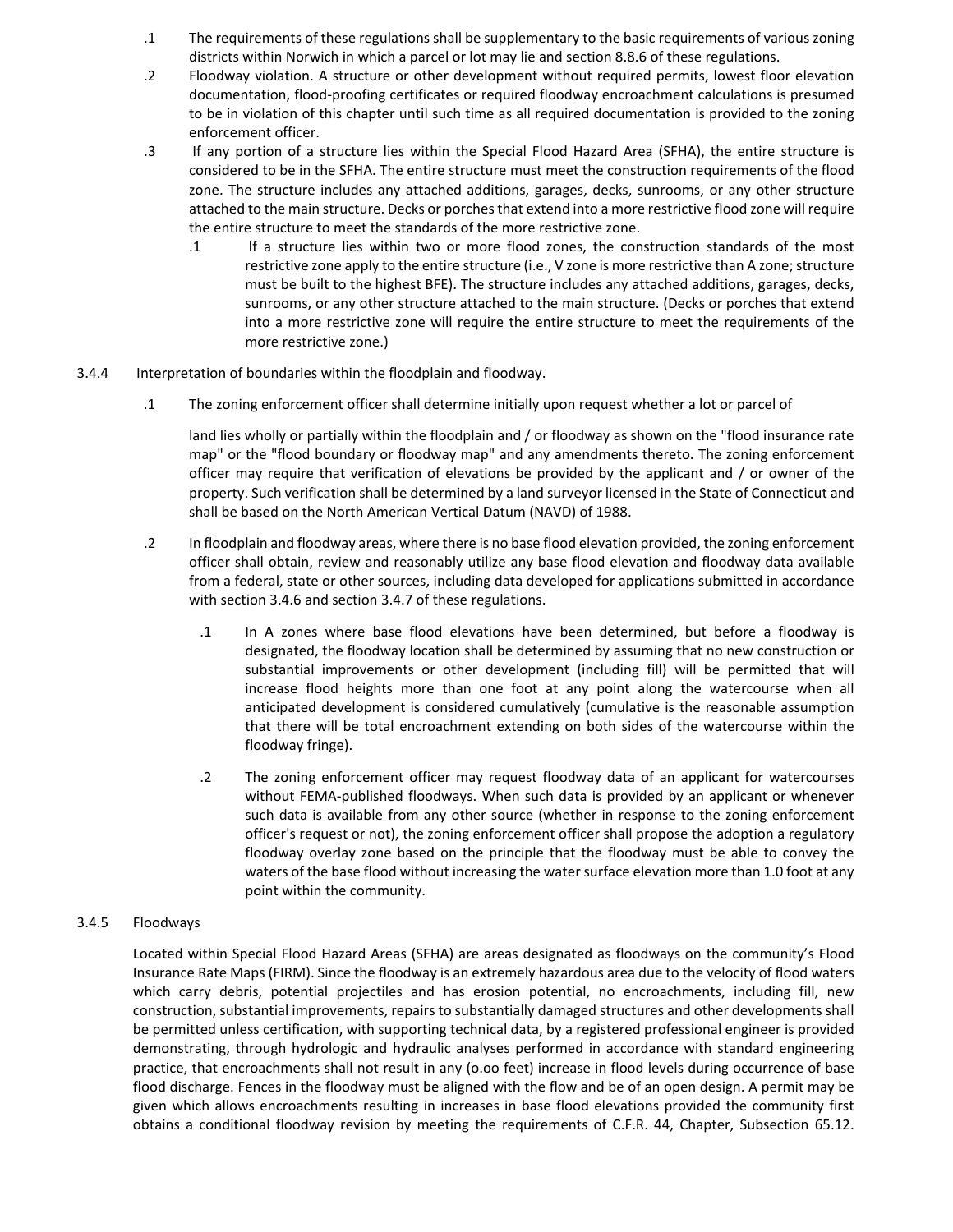## 3.4.6 Permitted uses.

The following uses shall be permitted within the floodplain and floodway upon the issuance of a zoning permit by the zoning enforcement officer, provided they are not prohibited by other ordinances, and they do not require structures (unless specifically listed) or changes in grades.

- .1 Agricultural and silvicultural uses according to recognized soil and water conservation practices ,including the building of fences. However, no solid design fences, such as stockade, shall be allowed to be placed within the floodway portion of the floodplain unless it is oriented parallel to the flow of floodwaters.
- .2 Public and private open space uses such as golf courses, tennis courts, driving ranges, archery areas, parks, wildlife and nature preserves, game farms, fish hatcheries, hunting and fishing areas, hiking and horseback riding trails, provided that no such use shall pose a pollution threat to adjacent waterways. Such uses do not include any necessary associated paved parking lots, structures, dredging or filling.
- .3 Residential uses such as lawns, gardens, paved or dust free stone driveways, installation of inground pools and associated flood proofed pump houses (not to exceed five feet by five feet and must be properly anchored to prevent flotation) and play areas. The filling in of an inground pool may occur provided the filling matches the surrounding topography.
- .4 Unpaved parking (including any required paved driveway apron) areas, provided they do not allow materials to collect in such a way that they might be washed into the adjacent waterway and provided no change in elevation is proposed.
- .5 Emergency replacement of existing on‐site sewage disposal system, provided immediate action is necessary as determined by the zoning enforcement officer based on recommendation from the health district, municipal, state and regional departments.
- .6 Removal and replacement of existing fuel storage tanks and associated regrading, provided existing grading is restored after the tank is removed and / or replaced. Such tanks shall be anchored to prevent buoyancy in flood conditions.
- .7 Required public water supply property maintenance work.
- .8 Building demolition.
- .9 Required minor maintenance of city roads, such as repaving of existing roads, cleaning of culverts and minor drainage improvements to existing systems.
- .10 Installation of public utilities, provided they are designed to minimize or eliminate infiltration of floodwaters into the system and discharge from the system into floodwaters.
- .11 Public safety signs and other sign supports, provided they are properly anchored to prevent flotation.
- .12 The zoning enforcement officer may require submission of an erosion and sediment control plan, and any other information necessary to ensure compliance with these regulations, and the review of the proposed improvements by the city engineer, the technical advisor to the inland wetlands, watercourses and conservation commission, the Connecticut department of environmental protection, the New London County Soil and Water Conservation District and the U.S. Army Corps of Engineers.
- 3.4.7 Special permit uses within the floodplain and floodway.
	- .1 Uses enumerated. The following uses which involve structures (temporary or permanent), fill, excavation of land, storage of materials or equipment may be permitted only by the granting of a special permit by the Commission on the City Plan; however, not including those uses permitted under section 3.4.6 and those uses prohibited under section 3.4.5 of these regulations; and provided the additional provisions of section 3.4.7.6 are addressed:
	- .2 Dams, culverts, bridges, dikes and flood‐control projects, provided that such use has been approved by appropriate authorities at the regional, state and / or federal level, unless regional, state and / or federal regulations require local approval first.
	- .3 Paved roads, paved driveways and paved parking areas.
	- .4 Excavation of and the grading and regrading of lands including the deposition of topsoil and the grading thereof and the construction of retaining walls.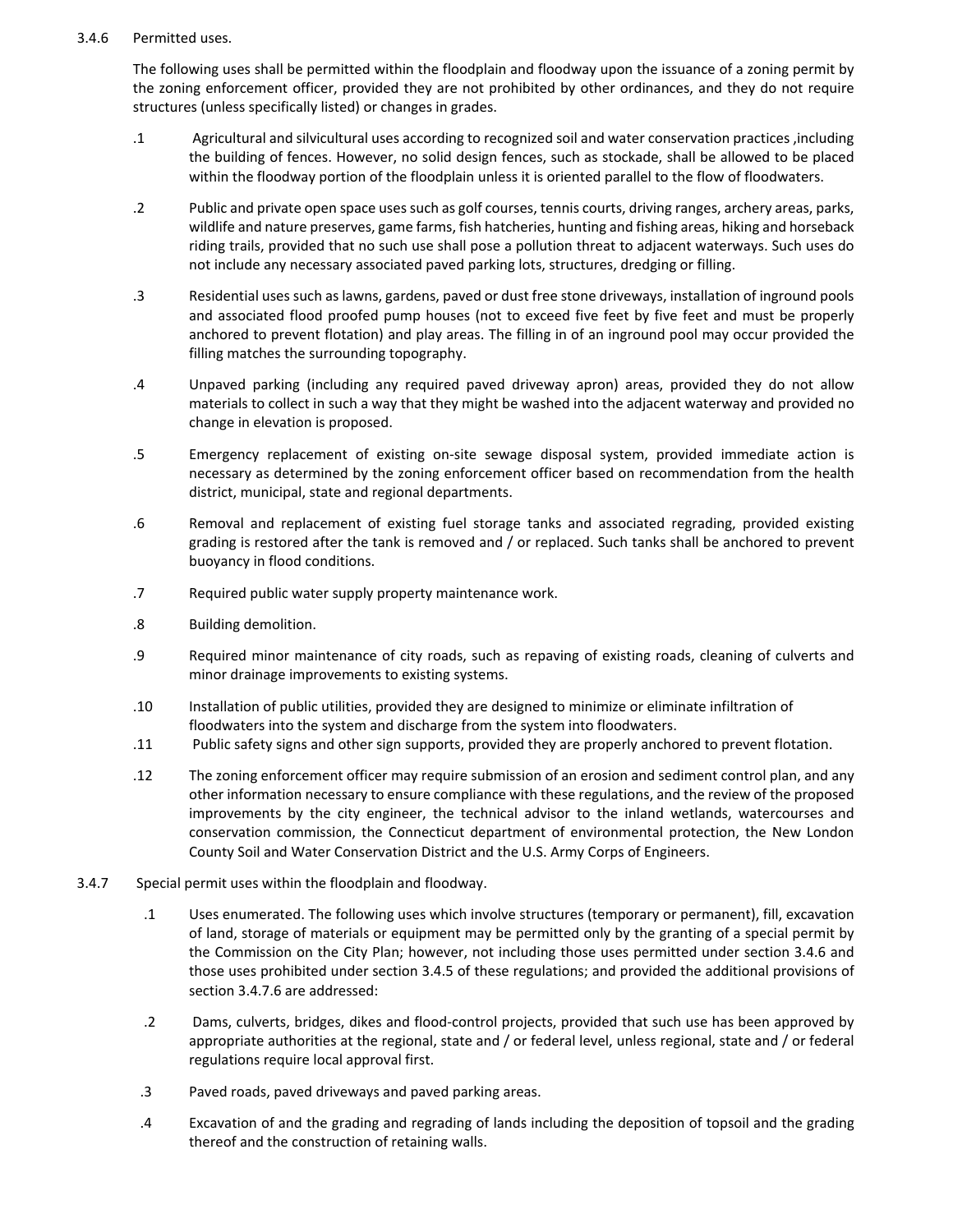- .5 Structures otherwise permitted in the zoning district in which the floodplain is located, provided that:
	- .1 All new construction and substantial improvements of residential structures, including manufactured or mobile homes, shall have the lowest floor (including the basement) elevated at or feet to one foot above the base flood elevation (BFE). All residential structures, including manufactured or mobile homes, to be repaired as a result of substantial damage, shall be elevated so that the bottom of the lowest floor is at or at least one foot above the base flood elevation (BFE).
	- .2 Manufactured (Mobile Homes and Recreational Vehicles (RV's) in accordance with Chapter 12 of the City of Norwich Ordinances:

In all Special Flood Hazard Areas (SFHA), any manufactured (mobile) homes to be newly placed, undergoing a substantial improvement or repaired as a result of substantial damage, shall be elevated so that the bottom of the lowest floor frame is at or above one foot above the base flood elevation (BFE). The manufactured home must also meet all the construction standards per Section 3.4.7.6. This includes SFHAs outside a manufactured home park or subdivision, or in an existing manufactured home park or subdivision, or on a site in an existing park which a manufactured home has incurred substantial damage as a result of a flood:

All manufactured (mobile) homes within a SFHA shall be placed on a permanent foundation which itself is securely anchored and to which the structure is securely anchored so that it will resist flotation, lateral movement and hydrostatic pressures. Anchoring may include, but not be limited to, the use of over‐the‐top or frame ties to ground anchors.

All manufactured (mobile) homes within a SFHA shall be installed using methods and practices which minimize flood damage. Adequate access and drainage should be provided.

Elevation construction standards include piling foundations placed no more than ten (10) feet apart, and reinforcement is provided for piers more than six (6) feet above ground level.

Recreational vehicles placed on sites within a SFHA shall either (i) be on the site for fewer than 180 consecutive days, and (ii) be fully licensed and ready for highway use, OR (iii) meet all the general standards of Section 5.1 and the elevation and anchoring requirement of Section 3.4.7.6.4. A recreational vehicle is ready for highway use if it is on its wheels or jacking system, is attached to the site only by quick disconnect type utilities and security devices, and has no permanently attached additions.

- .3 All new construction and substantial improvements of nonresidential structures, including mixed use structures, shall:
	- (i) Have the lowest floor (including the basement) elevated  $\frac{1}{x}$  at  $\frac{1}{y}$  one foot above the base flood elevation (BFE); or
	- (ii) Together with attendant utilities and sanitary facilities, be designed so that the structure is flood proofed at or to one foot above the base flood level elevation (SFFBFE), with walls substantially impermeable to the passage of water and with structural components having the capability of resisting hydrostatic and hydrodynamic loads and effects of buoyancy. A professional engineer or architect licensed in the State of Connecticut shall certify to the Commission on

the City Plan and the building inspector that the construction of the building will comply with this section and other requirements outlined in the building code for the construction of buildings in a floodplain.

.6 Additional requirements for special permits. In addition to the requirements of the particular zoning district and the requirements of section 7.7, the following are additional requirements for improvements within the floodplain district: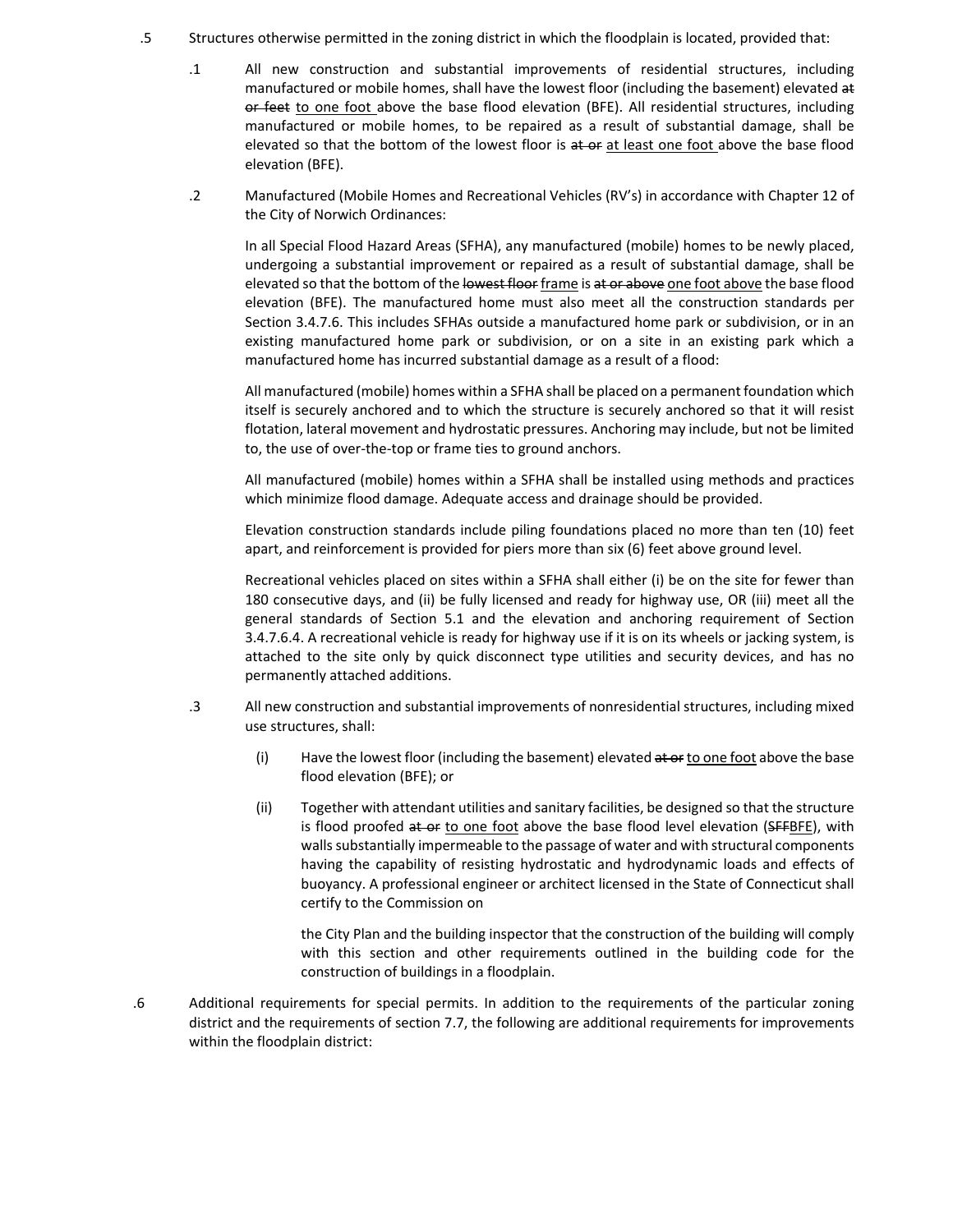- .1 The water holding capacity of the floodplain, except those areas which are tidally influenced,shall not be reduced. Any reduction caused by filling, excavation, deposition, new construction, substantial improvements involving an increase in the footprint to the structure, storage of materials or equipment, whether permanent or temporary, shall be compensated for by deepening and / or widening of the floodplain. Storage shall be provided on‐site, unless easements have been gained from adjacent property owners; it shall be provided within the same hydraulic reach and a volume not previously used for flood storage; it shall be provided within the same hydraulic reach and a volume not previously used for flood storage, it shall be hydraulically comparable and incrementally equal to the theoretical volume of flood water at each elevation, up to and including the 100‐year flood elevation, which would be displaced by the proposed project. Such compensatory volume shall have an unrestricted hydraulic connection to the same waterway or water body. This standard shall be demonstrated by technical data, prepared by a professional engineer licensed in the State of Connecticut. Compensatory storage can be provided off-site if approved by the municipality. Within the floodplain, except those areas which are tidally influenced, as designated on the Flood Insurance Rate Map (FIRM) for the community, encroachments resulting from filling, new construction or substantial improvements involving an increase in footprint of the structure, are prohibited unless the applicant provides certification by a registered professional engineer demonstrating, with supporting hydrologic and hydraulic analyses performed in accordance with standard engineering practice, that such encroachments shall not result in any (0.00 feet) increase in flood levels (base flood elevation). Work within the floodplain and the land adjacent to the floodplain, including work to provide compensatory storage shall not be constructed in such a way so as to cause an increase in flood stage or flood velocity.
- .2 The Commission on the City Plan may permit development with varying levels of compensatory flood storage or without compensatory flood storage if the Commission on the City Plan determines it is not technically feasible to equally counterbalance the encroachment or it is not reasonable to provide such storage due to the existence of one or more of the following conditions:
	- (i) The provision of such storage would require significant blasting due to geological conditions.
	- (ii) The provision of such storage will adversely impact the historical integrity of existing structures on the site.
	- (iii) The provision of such storage will adversely impact important natural and archaeological resources on the site.
	- (iv) Such compensation will prevent the reuse of existing structures and improvements.

Technical data prepared by a qualified professional engineer licensed in the State of Connecticut shall be provided to enable the Commission on the City Plan to determine compliance with this section and section 3.4.7.6.1 and .2. The Commission on the City Plan (or the inland wetlands, watercourses and conservation commission to assist in making a recommendation) may require additional information prepared by other qualified professionals to determine if compensatory storage should be required or waived in accordance with items 1 - 4 of this subsection. All applicants requesting a waiver in accordance with [items] 1 ‐ 4 above shall submit a request for a waiver with the application for the special permit and shall outline specific reasons substantiating the request for the waiver. If the applicant does not provide such information as part of the application, the Commission on the City Plan shall deny the waiver and the special permit application.

.3 New construction and substantial improvements shall have the bottom of all in‐structure mechanicals, such as electrical, heating, ventilation, plumbing, air conditioning equipment, and other service facilities, elevated at or to one foot above the base flood elevation to prevent water from entering or accumulating within the components during conditions of flooding. This includes, but is not limited to, furnaces, oil or propane tanks, air conditioners, heilt pumps, hot water heaters, ventilation ductwork, washer and dryer hook‐ups, electrical junction boxes, and circuit breaker boxes.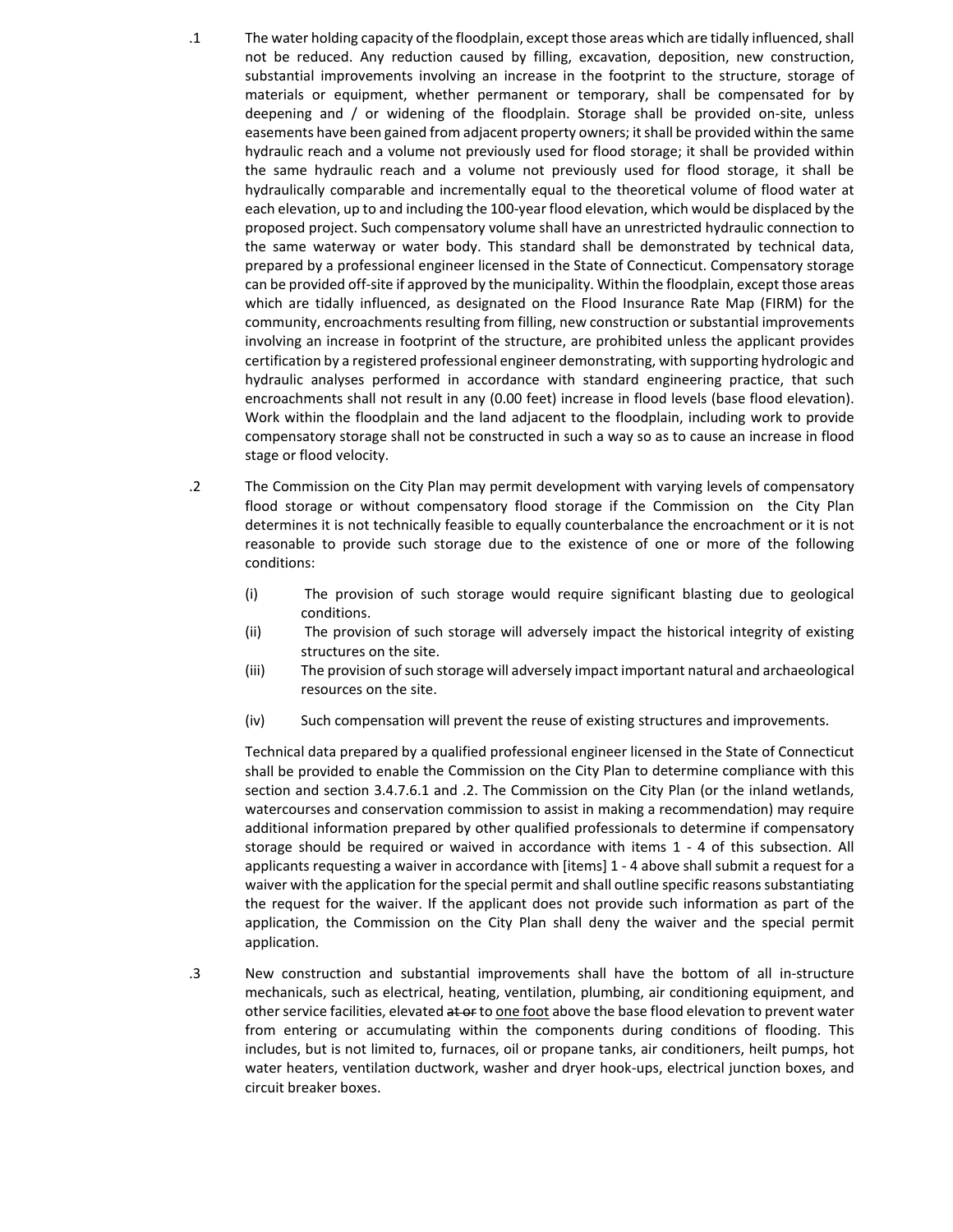- .4 New construction and substantial improvements shall be anchored to prevent flotation, collapse or lateral movement, and shall be developed using methods and practices that minimize flood damage and shall be constructed with materials resistant to flood damages. A professional engineer and / or architect licensed in the State of Connecticut shall certify that such building construction complies with the provisions of this section.
- .5 New sanitary sewage systems shall be designed to minimize or eliminate infiltration of floodwaters into the system and discharge from the system into floodwaters. New and replacement water supply systems shall be designed to minimize or eliminate infiltration of flood waters into the system. On‐site waste disposal systems shall be located and constructed to avoid impairment to them or contamination from them during flooding.
- .6 Fully Enclosed Areas Below the Base Flood Elevation of Elevated Buildings.

All structures and substantial improvements, or repair to structures that have sustained substantial damage, whether residential or non-residential, that include fully enclosed areas formed by a foundation and other exterior walls shall have the lowest floor elevated at or to one foot above the base flood elevation. The elevated building shall be designed to preclude finished living space below the lowest floor and be designed to allow for the entry and exit of flood waters to automatically equalize hydrostatic flood forces on exterior walls (wet flood‐proofing). Designs for complying with this requirement must either be certified by a registered professional engineer or architect, or meet the following minimum criteria listed in sections (a)‐(g) below:

(a)Provide a minimum of two (2) openings (hydraulic flood vents) having a total net area of not less than one square inch for every one square foot of enclosed area subject to flooding. These hydraulic openings must be located on at least two different walls. Only the area (square footage) that lies below the BFE can be used in the calculation of net area of vents required. If the structure has more than one enclosed area, openings must be installed in the exterior walls of each enclosed area so that flood waters can enter directly from the outside;

(b) The bottom of all openings shall be no higher than one(1) foot above grade. At least one side of the structure'sfully enclosed area must be at or above grade. Till placed around the foundation walls must be graded so that the elevation inside the enclosed area is equal to or higher than the adjacent outside elevation on at least one side of the building. The finished floor of the enclosed area shall be no lower than the bottom of the foundation openings. The foundation slab of a residential structure, including the slab of a crawlspace, must be set equal to the outside finished grade on at least one side of the building;

(c)The openings may be equipped with screens, louvers, valves or other coverings or devices provided they permit the automatic entry and exit of flood waters in both directions without any external influence or control such as human intervention, including the use of electrical and other non‐automatic mechanical means,. Other coverings may be designed and certified by a registered professional engineer or approved by the zoning enforcement officer;

(d)The area cannot be used as finished living space. Use of the enclosed area shall be the minimum necessary and shall only be used for the parking of vehicles, building access or limited storage. Access to the enclosed area shall be the minimum necessary to allow the for the parking of vehicles (garage door) or limited storage of maintenance equipment used in connection with the premises (standard exterior door) or entry to the living area (stairway or elevator). The enclosed area shall not be used for human habitation or partitioned into separate rooms:

(e)All interior walls, floor, and ceiling materials located below the BFE plus one foot shall be unfinished and resistant to flood damage.

(f)Electrical, plumbing, HVAC ductwork, machinery or other utility equipment and connections that service the structure (including, but not limited to, furnaces, oil or propane tanks, air conditioners, heat pumps, hot water heaters, ventilation, washers, dryers, electrical junction boxes, circuit breaker boxes and food freezers) are prohibited in the fully enclosed area below the BFE plus one foot. Utilities or service equipment located in this enclosed area, even if elevated one foot above the BFE in the space, will subject the structure to increased flood insurance rates.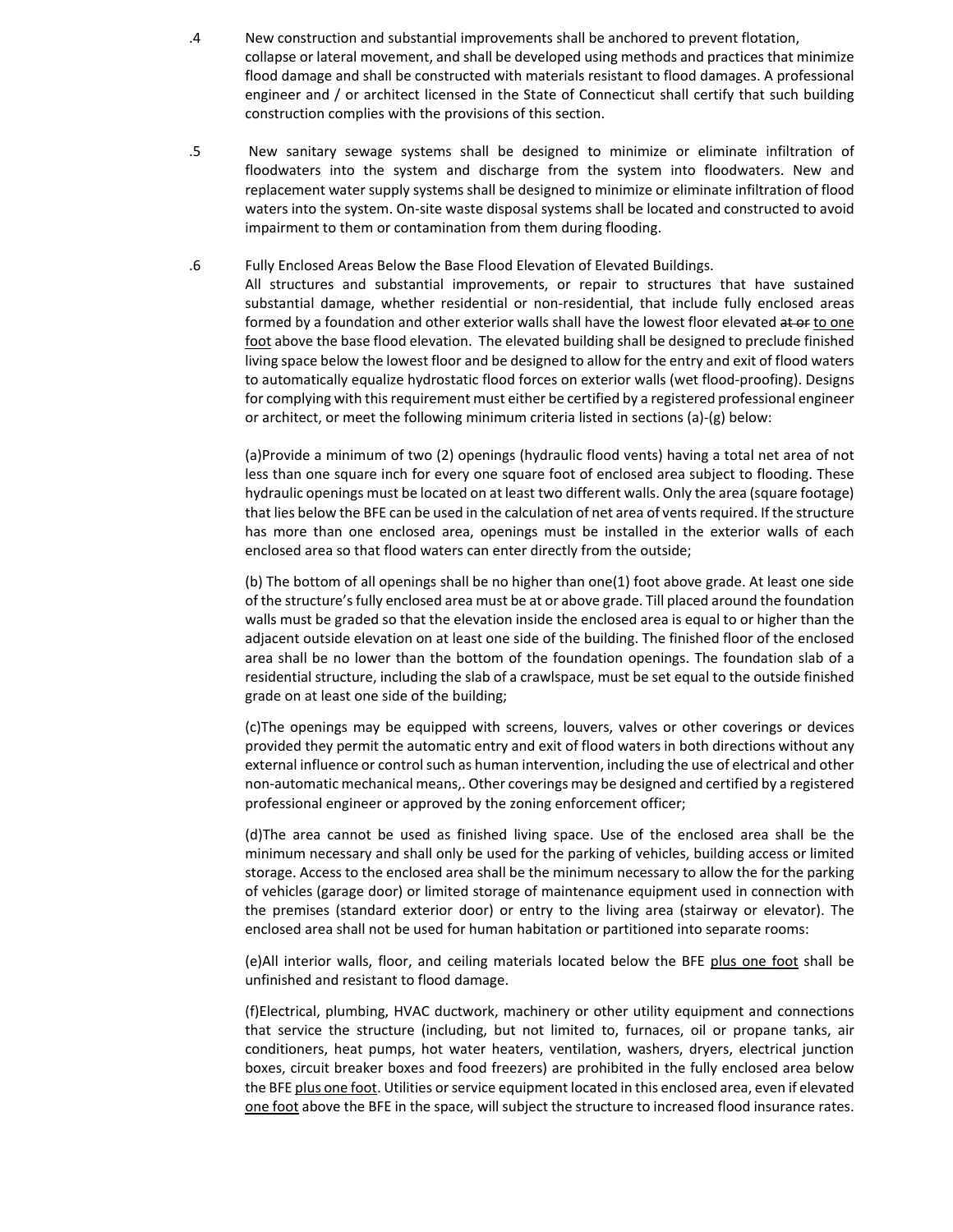(g)A residential building with a structurally attached garage having the floor slab below the BFE is considered an enclosed area below the BFE and must meet the standards of Sections 3.4:7.6.6(a)‐

(f). A garage attached to a residential structure, constructed with the garage floor slab below the BFE, must be designed to allow for the automatic entry and exit of floodwaters n both directions. Flood openings or vents are required in the exterior walls of the garage or in the garage doors. The human intervention necessary to open garage doors when flooding occurs is not an acceptable means of meeting the openings requirements. In addition to the automatic entry of floodwaters, the areas of the garage below BFE plus one foot must be constructed with the flood resistant materials. Garages attached to non-residential structures must also meet the aforementioned requirements or be dry flood proofed as per the requirements of Section 3.4.7.S.Z. 3.4.7.5.2.

- .7 The project shall not tend to reduce the value or usefulness of other properties in the floodplain or near the floodplain due to increase in flood heights.
- .8 The project shall not present a potential pollution hazard to soil, ground or surface waters.
- .9 The project will protect human life and health and limit property damage.
- .10 The project shall not endanger public facilities such as flood‐control projects, water, sewer, gas, and electrical lines, streets and bridges.
- .11 Structures shall be constructed and placed on the building site so as to offer the minimum obstruction to the flow of floodwater and to objects and debris carried by the floodwaters.
- .7 Application procedures for special permits. Applications for approval of any special permits for improvements within the floodplain and floodway shall be submitted to the Commission on the City Plan in accordance with the specifications of section 7.4 of these regulations and this chapter, and on an application form furnished by the Commission on the City Plan. Such application shall be accompanied by the following information:
	- .1 Five sets of plans drawn to scale, showing the nature, location, dimensions and elevation of the lot, existing and or proposed structure (indicating lowest floor elevation, including basement), fill, storage of and type of materials, location of the foregoing in relation to the floodway, floodplain, wetland areas, watercourses and any other natural resources. Such plan shall be prepared by a land surveyor and / or professional engineer licensed in the State of Connecticut, whichever is applicable.
	- .2 Flood impact studies, certified by a professional engineer licensed in the State of Connecticut, indicating the effects of the proposed use on the drainage systems upstream and downstream, the watercourse, the floodplain and any associated wetland areas. Such studiesshall also indicate how the application will comply with sections 3.4.7.5 and .63.4.7.6.1 3.4.7.6.1 through 3.4.7.6.11 of these regulations. The Commission on the City Plan may waive the requirement of the preparation of the flood study or impact statement by a professional engineer if in the Commission's opinion the proposed activity is insignificant and provided the city engineer and the inland wetlands, watercourses and conservation commission recommend that the preparation of such statement or study by a professional engineer is not necessary.
	- .3 A copy of any necessary federal and state permit applications. Prior to construction, the applicant shall provide documentation to the zoning enforcement officer to assure that all necessary permits have been received. Copies of such permits shall be maintained on file with the application submitted under this section
- .8 Review by other regulatory bodies. Upon receipt of the application, the Commission on the City Plan shall refer the application to the inland wetlands, watercourses and conservation commission (IWWCC) for review and comment.

November 16, 2021 B. Barrett Correction

November 16, 2021 B. Barrett Correction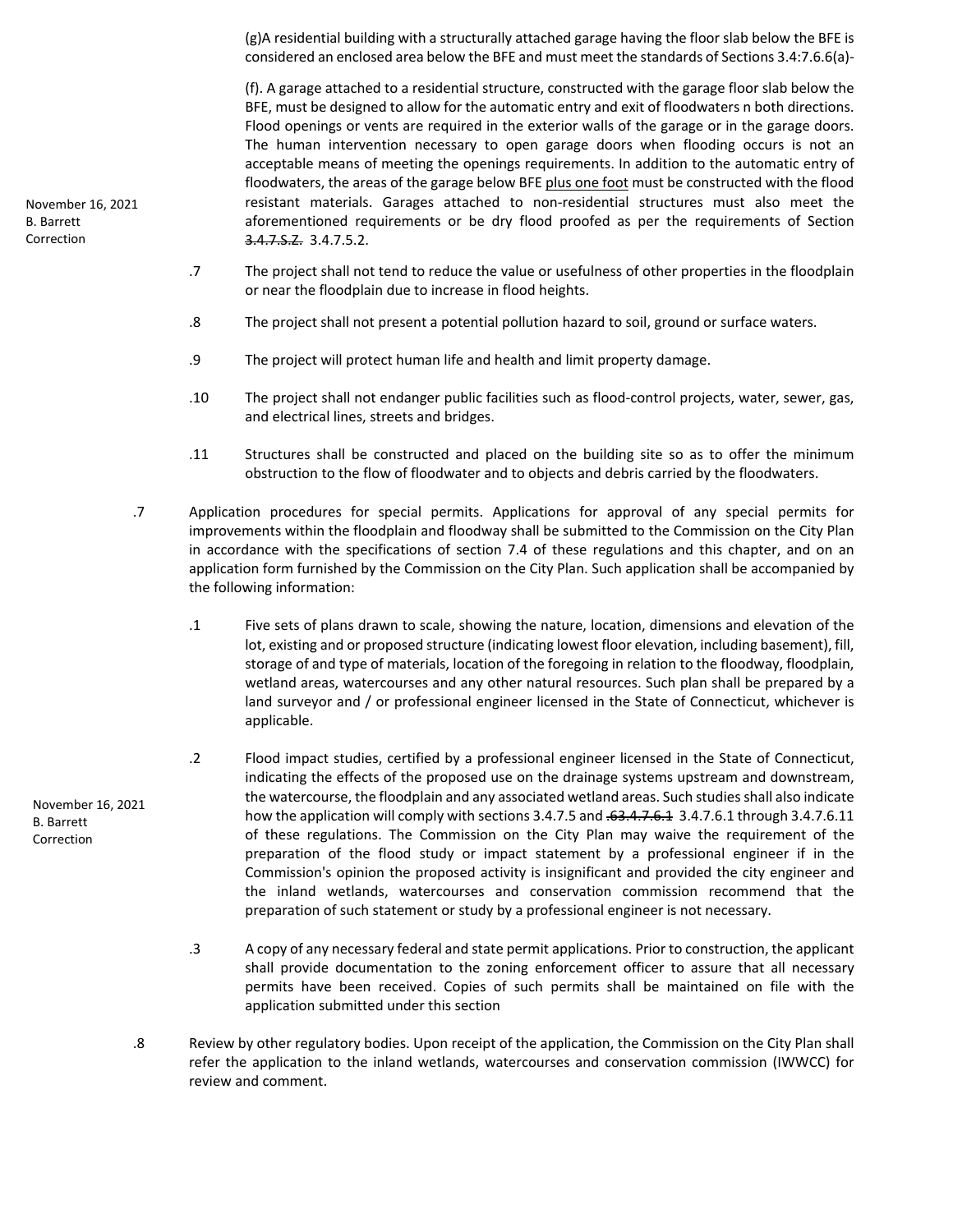- .1 The Commission on the City Plan may also refer the application to the city engineer, the New London County Soil Conservation (Service) District, Connecticut department of energy and environmental protection, the U.S. Army Corps of Engineers and / or a competent professional consultant for review and comment.
- .2 The Commission on the City Plan shall request that comments be provided within 30 days of the Commission's request.
- .9 Notification of other municipalities and agencies. The Commission on the City Plan shall notify any municipality within 500 feet of the proposed development, the department of environmental protection, inland water resources division, and the Federal Emergency Management Agency prior to any alteration or relocation of a watercourse and shall submit evidence that maintenance is provided within the altered or relocated portion of said watercourse so that the flood‐carrying capacity is not diminished.
- .10 Public hearings. The Commission on the City Plan shall conduct a public hearing on all requests for special permit applicationsforimprovements within the floodplain and floodway. Such hearing shall be conducted in accordance with section 7.7.3 of these regulations.
- .11 Fees. Each application for a special permit under thissection, in addition to the required fee undersection 1.1, shall be accompanied by a fee of one‐tenth of one percent of the estimated cost of construction of the project, provided that municipal agencies shall not be required to pay a fee. The proceeds of such fees may be used by the Commission to pay for professional consultation concerning the project.
- .12 Provision of flood proofing. Prior to the issuance of a zoning compliance certificate, the zoning enforcement officer shall require the applicant to provide an as‐built plan prepared by a land surveyor licensed in the State of Connecticut showing the elevation of the lowest floor including the basement, the level to which any nonresidential structure has been waterproofed, and or grades for those areas re‐ graded.
- .13 The zoning enforcement officer shall maintain a record of certification for flood proofing as required by section 3.4.7.5.1 and .2, and any other design or plan certifications as may be required under these regulations.

## 3.4.8 Variances.

Variances of the provisions of this chapter may be granted by the zoning board of appeals in accordance with the provisions of section 8.8.4 and the following:

- .1 No variance shall be granted that will result in increased flood heights more than one foot at any point along the length of the watercourse, as required by the provisions of the Flood Insurance Program.
- .2 No variance shall be granted that will result in additional threats to public safety, extraordinary public expense, nuisances or victimization of the public.
- .3 Upon the granting of the variance, the zoning board of appeals shall notify the applicant in writing that:
	- .1 The granting of the variance to construct a structure below the base flood level will result in increased premium rates for flood insurance up to amounts as high as \$25.00 for \$100.00 of insurance coverage.
	- .2 Such construction below the flood level increases risks to life and property.
- .4 The notification information outlined in this section shall appear in the variance form filed with the city clerk's office.
- .5 The zoning board of appealsshall maintain a record of all variances granted, including justification for their issuance and report any variance to the Federal Emergency Management Agency (FEMA) in its biennial report.